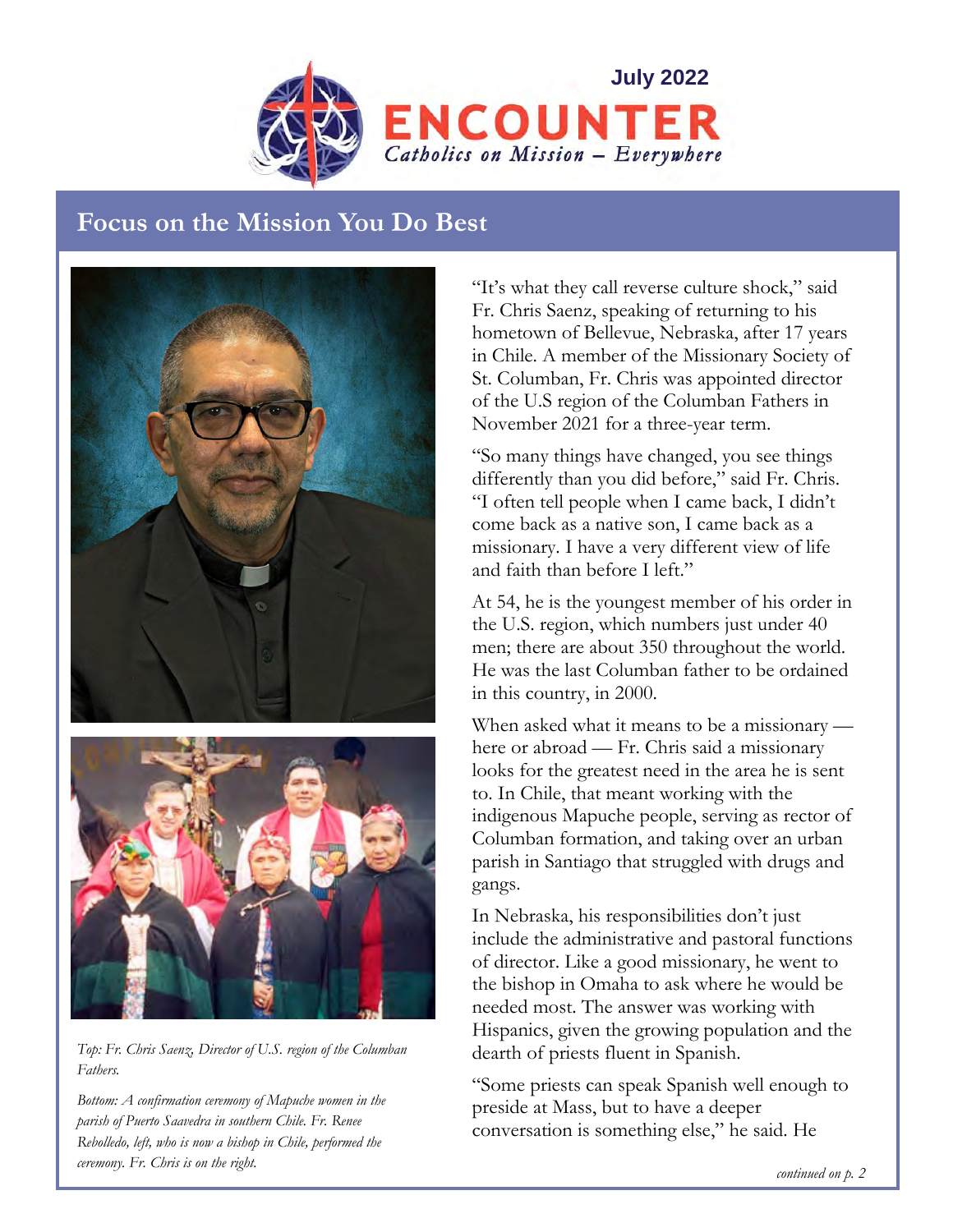works as a chaplain with the Spanish Marriage Encounter program, assists at quinceaneras, acts as a counselor, and yes, presides at Masses. Prior to the pandemic, he was also visiting inmates in jails, including ICE (Immigration and Customs Enforcement) detainees.

Fr. Chris' time in Chile shaped his view of the immigration debates that have been raging in the U.S. for years. While there is a large Hispanic community in the Omaha area, and the state leans conservative, his perspective is more nuanced, shaped also by his identity as the grandson of Mexican migrants.

"I would say I have a different view on migration and the presence of migrants here, having been in other countries and seeing the struggles of people there," he said. "I sincerely believe most people want to stay and live in their own country and only leave it out of desperation. They just want to have a place where they can raise their family and have a happy life. I understand that now."

He's also come to understand that with limited manpower like all religious orders, their members are fewer and older now — the Columbans must focus their energies wisely. When the order was 167-men strong, in the 1960s, they could visit many congregations across the country for mission appeals to raise money for their ministries. But this year, five men are doing the appeals, younger priests who come from other countries to spend the summer visiting parishes.

If fundraising is one of their strengths, said Fr. Chris, then migrant ministry on the U.S.-Mexico border is another. The Columbans are in the process of moving their mission and ministry office from Washington, D.C., to El Paso-Juarez.

"You do what you do best and focus on that," he said, "and have the biggest impact with the least amount of people."

Fr. Chris acknowledged with a laugh that this a more mature perspective on mission work than he had when he was first ordained, when he a more "romantic" view of mission was fueling him.

"I thought about all these great things I was going to do on mission. I was going to build chapels, do this and that. But in time, it was about being available to what God wanted to do through me," he said. "In my 20 years, I never built a chapel or any building, and there are a lot of Columbans who did. In the places I was, the things I built up were the relationships with the communities. They were more enduring and long-lasting than physical buildings."

For more information about the Missionary Society of St. Columban, visit https://columban.org/.







*Top: Fr. Chris Saenz, celebrating Mass .* 

*Middle: From left: Fr. Napa, from Tonga, Fr. Jovito, from the Philippines, and Fr. Chris, all Columban priests. The three were classmates and worked in Chile and Peru together.* 

*Bottom: Fr. Chris dining with Sr. Mercedes, a Chilean sister with the Franciscan Missionary Sisters of Boroa. The two worked together in catechetical formation of laity in southern Chile.*

> *Article by Julie Bourbon, ENCOUNTER Editor*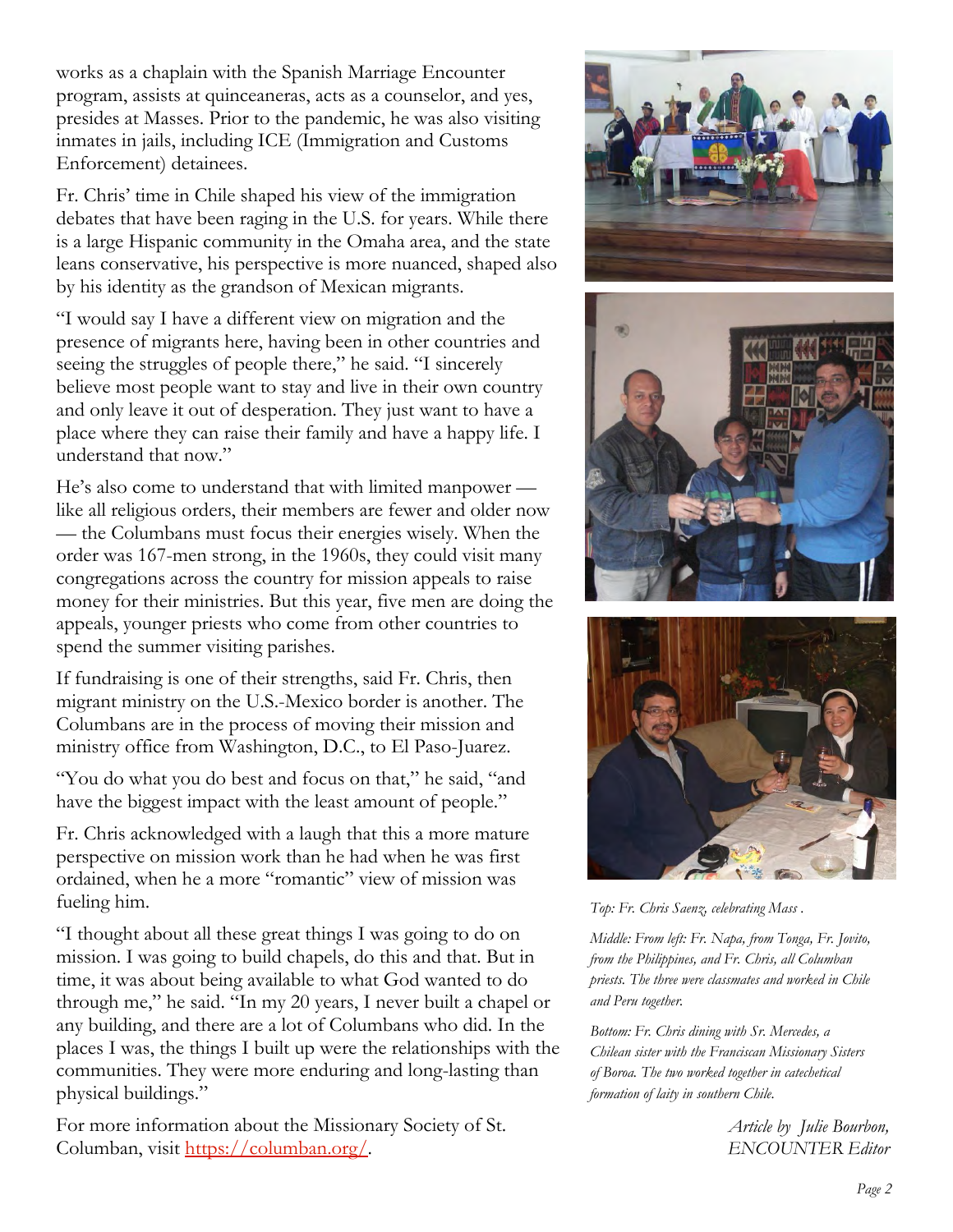## **Living Bread: Mission and the Eucharistic Revival**



The U.S. Bishops launched a multi-year Eucharistic Revival June 19, 2022, on the Solemnity of the Most Holy Body and Blood of Christ, beginning with a diocesan year. Next year, on the same feast, the parish year begins. A key moment of the revival will be a National Eucharistic Congress July 17-21, 2024, in Indianapolis.

According to Bishops Andrew H. Cozzens, chair of the USCCB's Committee on Evangelization and Catechesis, the purpose of the revival is to "renew the Church by enkindling a living relationship with the Lord Jesus Christ in the Holy Eucharist." He envisions "a movement of Catholics across the United States, healed, converted, formed, and unified by an encounter with Jesus in the Eucharist – and sent out in mission 'for the life of the world.'"

Five strategic pillars flow from this purpose and vision: 1) foster encounters with Jesus through proclamation and experiences, 2) contemplate and proclaim the Real Presence, 3) empower grassroot creativity, 4) reach the smallest "units" of church, and 5) embrace and learn from intercultural Eucharistic traditions.

The USCCB created the website www.eucharisticrevival.org to accompany and resource faith leaders, groups of all sizes, and the faithful in and through this revival.

I believe it is vital that mission leaders fully engage their missionary communities in the Eucharistic Revival. Jesus sends us on mission (John 20:21). Mission is "proclaiming, serving, and witnessing to God's reign of love, salvation, and justice." (Schroeder, 2018). There will be no Eucharistic Revival without mission.

**Images Matter.** The first images of the Eucharistic Revival were of the monstrance raised either in a Eucharistic procession or at Benediction. I believe a better image – an image more in keeping with mission – is the reception of communion. Living bread needs

to be broken and shared. Eucharistic adoration and other devotions may feed our hunger for Jesus and deepen our experience of him in the Eucharist. It is when we "take, eat…" that we become, in the words of St. Augustine, "what we have consumed," the Body of Christ.

**Flesh First.** The bread of life discourse in the Gospel of John is essential to the Church's understanding of the Real Presence. What is frequently overlooked is how "flesh" is used in John's Gospel. Flesh, sarx in Greek, points to "meat as food" according to Strong's Concordance (G4561). It is used 12 times in John's Gospel. It is used twice in the Prologue (1:13 and 1:14), in the conversation with Nicodemus, seven times in the Bread of Life discourse, after the woman caught in adultery when Jesus talks about judgement (8:15), and in Jesus' final prayer at the last supper (17:2). The Word of God came to feed humanity. Jesus feeds us by giving us his body, his "flesh for the life of the world." (John 6:51)

**Living Bread.** The word "bread" shows up 16 times in the Gospel of John. Fourteen times in the Bread of Life Discourse, once at the betrayal of Judas (13:18); and after the resurrection, when Jesus cooked breakfast for some of the apostles (21:9). The Eucharist is bread. It is not just any bread. It is the bread of affliction, the unleavened bread, the bread of Passover. Still more, it is Bread from Heaven given to God's people in Exile to keep them alive in the desert. It is this bread that Jesus claims, proclaims, and exclaims as his very self, as his flesh. He is the Living Bread. He is the Bread of Life. He is the Bread of Heaven. If we take and eat this bread, we "will live forever."

**Bread for the Journey.** Jesus promises his apostles – missionary-disciples – that "I will be with you always, until the end of the age." (Matthew 28:20). Jesus sustains us for mission. Just as Elijah was commanded to "eat and drink" lest the journey be too much for